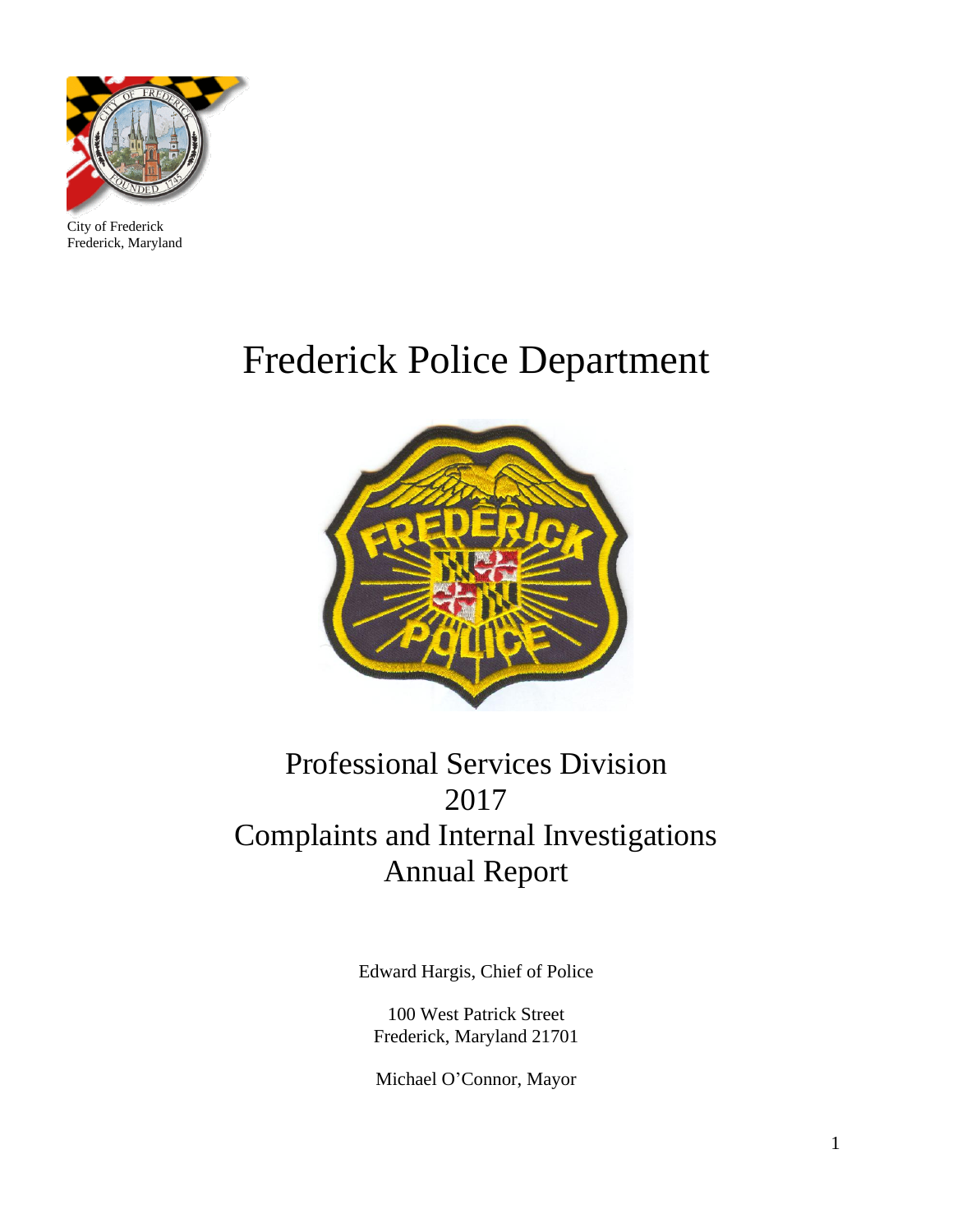### **Table of Contents**

|--|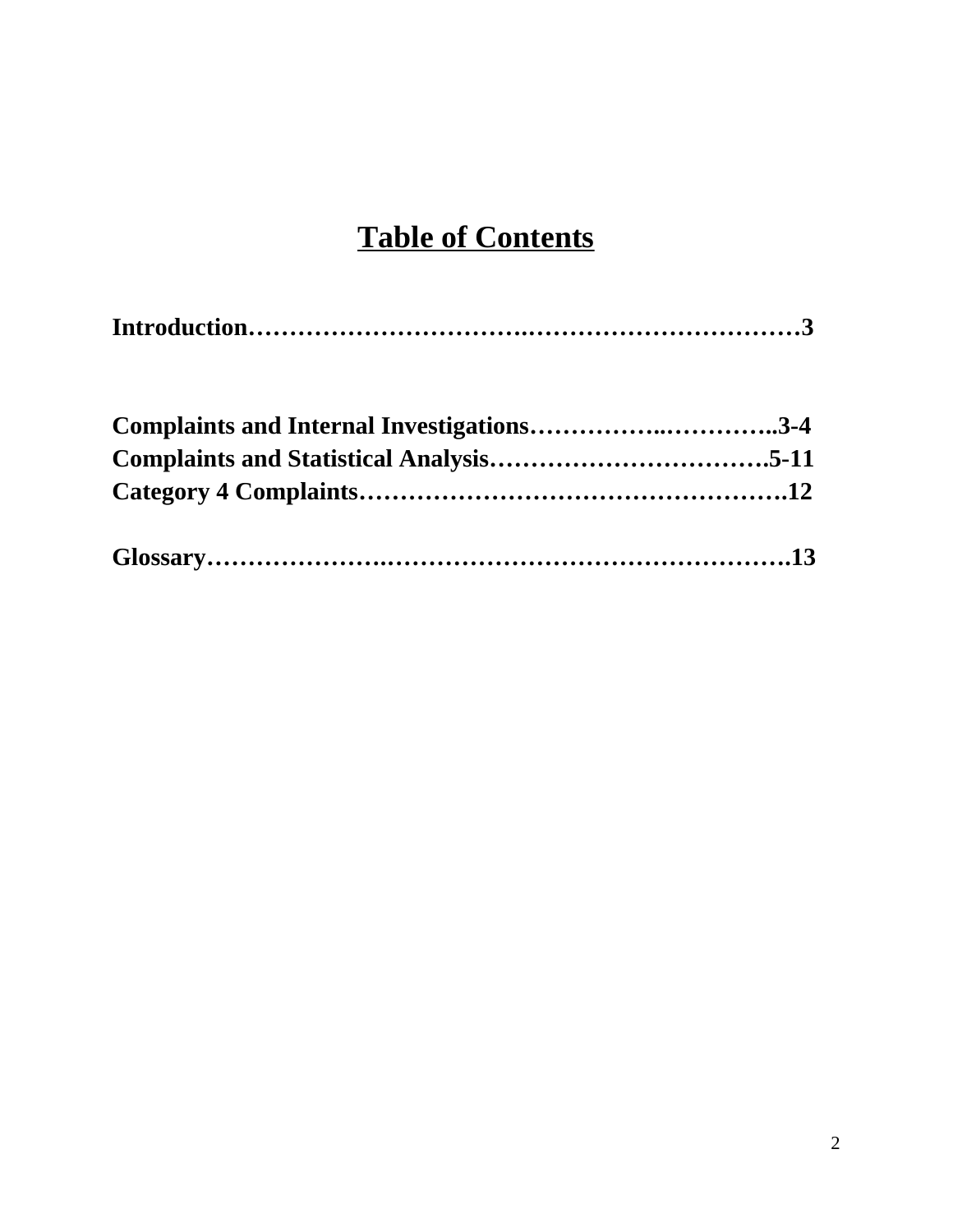#### **Introduction**

This Professional Services Division (PSD) Annual Report is part of a continuing effort to educate the citizens of Frederick in the operations of their police department. The information contained in this report covers:

- 2017 Complaint Statistics,
- Analyses of various data.

## **Staff**

Lieutenant Bruce DeGrange, Commander Sergeant Matt Carrado, Internal Affairs Unit Supervisor Janine Campbell, Internal Affairs Unit Administrative Assistant

## **Complaints and Internal Investigations**

- "Complaint" refers to any report, allegation, accusation or statement in which an individual describes a problem or dissatisfaction with the behavior or performance of any departmental employee or departmental policy/procedure. It does not automatically indicate the alleged activity actually occurred.
- Complaint Category 1 is an expression of dissatisfaction or concern by a citizen that does not involve any violations of laws, ordinances, or general orders, and lends itself to *direct and immediate* resolution by the supervisor/command officer who speaks to the citizen.
- Complaint Categories 2A and 3A are formal investigations to find facts that can either prove or disprove the alleged minor violations.
- Complaint Categories 2B and 3B are minor violations considered to be performance issues. They are non-disciplinary in nature, and are addressed by counseling, remedial training, or both.
- Complaint Category 4 is a formal investigation of more serious allegations, or allegations requiring more extensive investigation.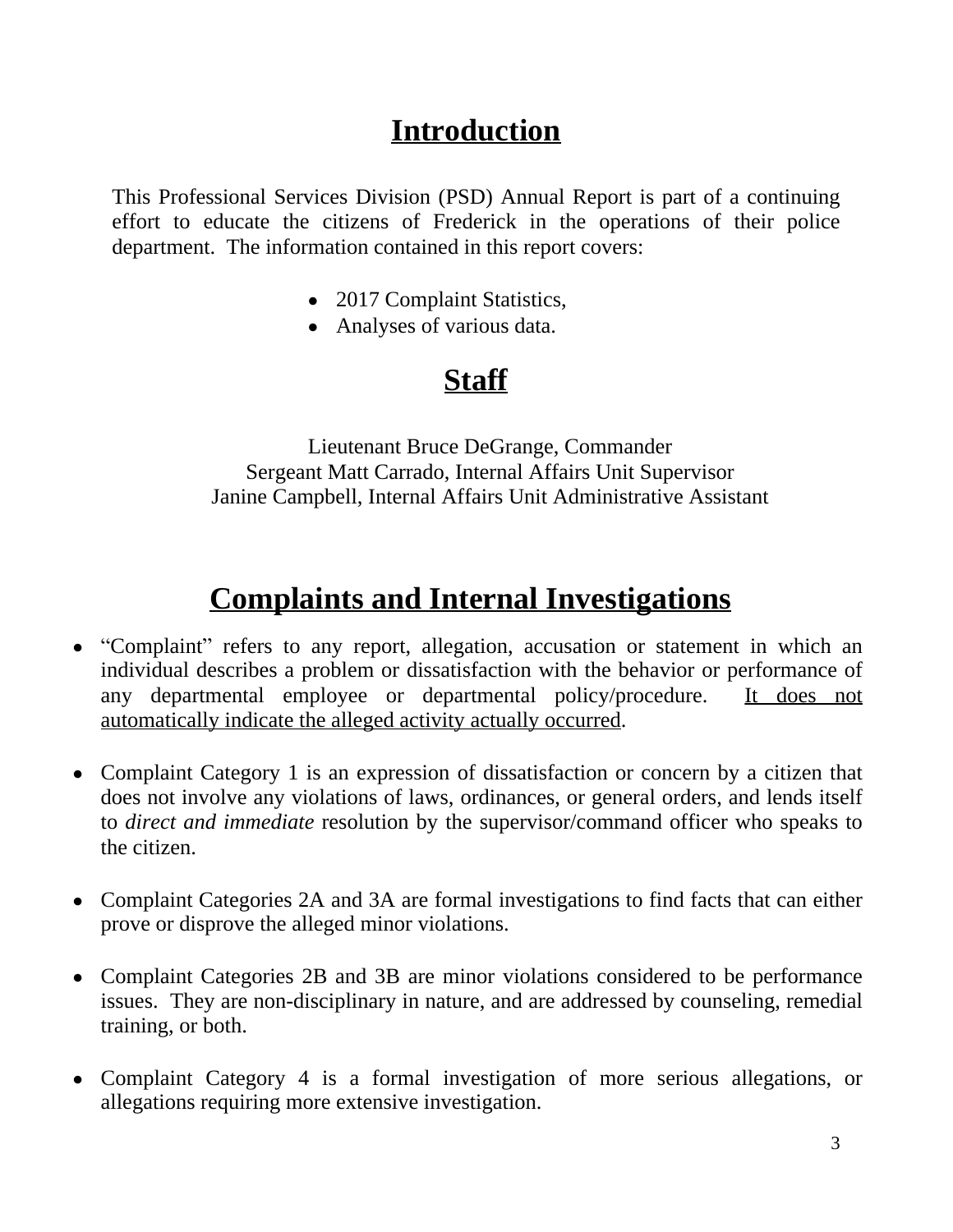- Complaint Category 5 is a complaint from a source outside the Department concerning its current use of a particular, specific departmental policy, practice or procedure. A Category Five Complaint will be handled by an individual designated by the Office of the Chief.
- Each complaint may involve more than one alleged violation of rules, so the number of allegations is higher than the number of total complaints.

The Frederick Police Department received or generated 131 complaints involving its employees in 2017. This is well above the total of 82 in 2016. To note, the Department selfinitiated 48.8% complaints against its members. See Table 1.

| <b>Complaint Category</b>                      | <b>Total</b> |
|------------------------------------------------|--------------|
| 1 (No Violation / Resolved at Intake)          | 21           |
| 2A (Citizen Generated—Formal Investigation)    | 17           |
| 2B (Citizen Generated—Performance Issue)       | 13           |
| 3A (Department Initiated—Formal Investigation) | 19           |
| 3B (Department Initiated—Performance Issue)    | 40           |
| 4 (Potentially Serious Complaints)             | 21           |
| 5 (Organizational Complaints)                  | $\theta$     |
| <b>Total Complaints in all Categories:</b>     | 131          |

**Table 1 2017 Complaints Received by Category**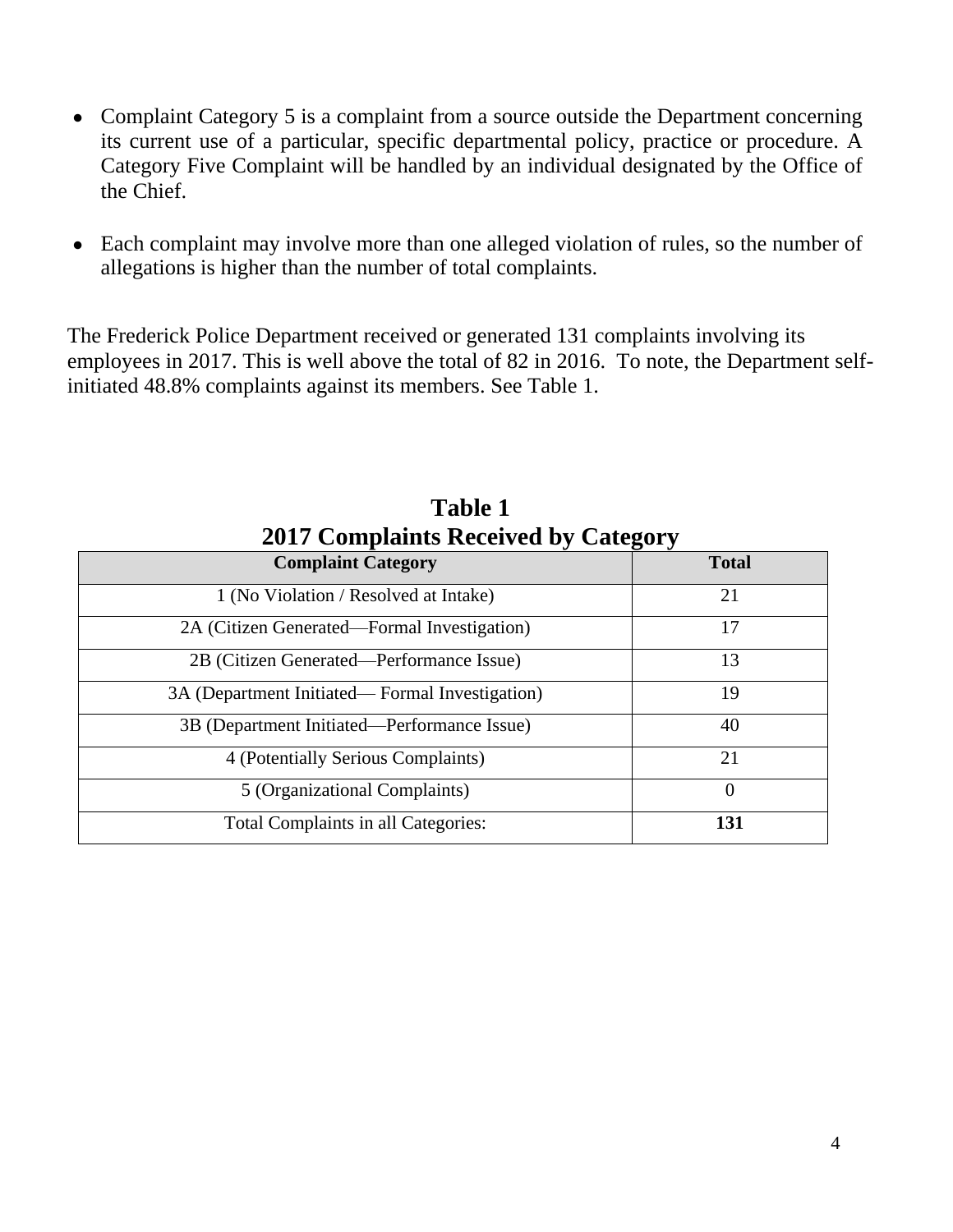A comparison of some of the most frequent allegations follows in Table 2.

| <b>Alleged Violation</b>                   |    | 2015   2016   2017          |                |
|--------------------------------------------|----|-----------------------------|----------------|
| <b>At-Fault Motor Vehicle Accidents</b>    | 19 | 11                          | 13             |
| Excessive / Inappropriate Force            | 4  |                             | 8              |
| Untruthfulness                             | 5  | $\mathbf{1}$                | $\overline{7}$ |
| Lack of Civility & Respect                 | 18 | 11                          | 20             |
| <b>Unprofessional / Unbecoming Conduct</b> | 5  | $\mathcal{D}_{\mathcal{L}}$ | 5              |
| <b>Missed Court</b>                        |    | 9                           | 7              |
| Laws & Directives                          | 10 | 18                          | 11             |

**Table 2 2015 – 2017 Most Common Allegations** (Please note some complaints involve multiple allegations.)

#### **At-Fault Motor Vehicle Accidents**

FPD experienced an increase in at-fault motor vehicle accidents which is an 18% increase from last year (11 total). The total number of at-fault collisions for 2017 is 13. However, this is a 31% decrease from 2015. The vast majority of the at-fault accidents in 2017 resulted in superficial or minor damage to the involved vehicles. For a detailed breakdown, refer to the Training Division's 2017 Departmental Motor Vehicle Collision Analysis.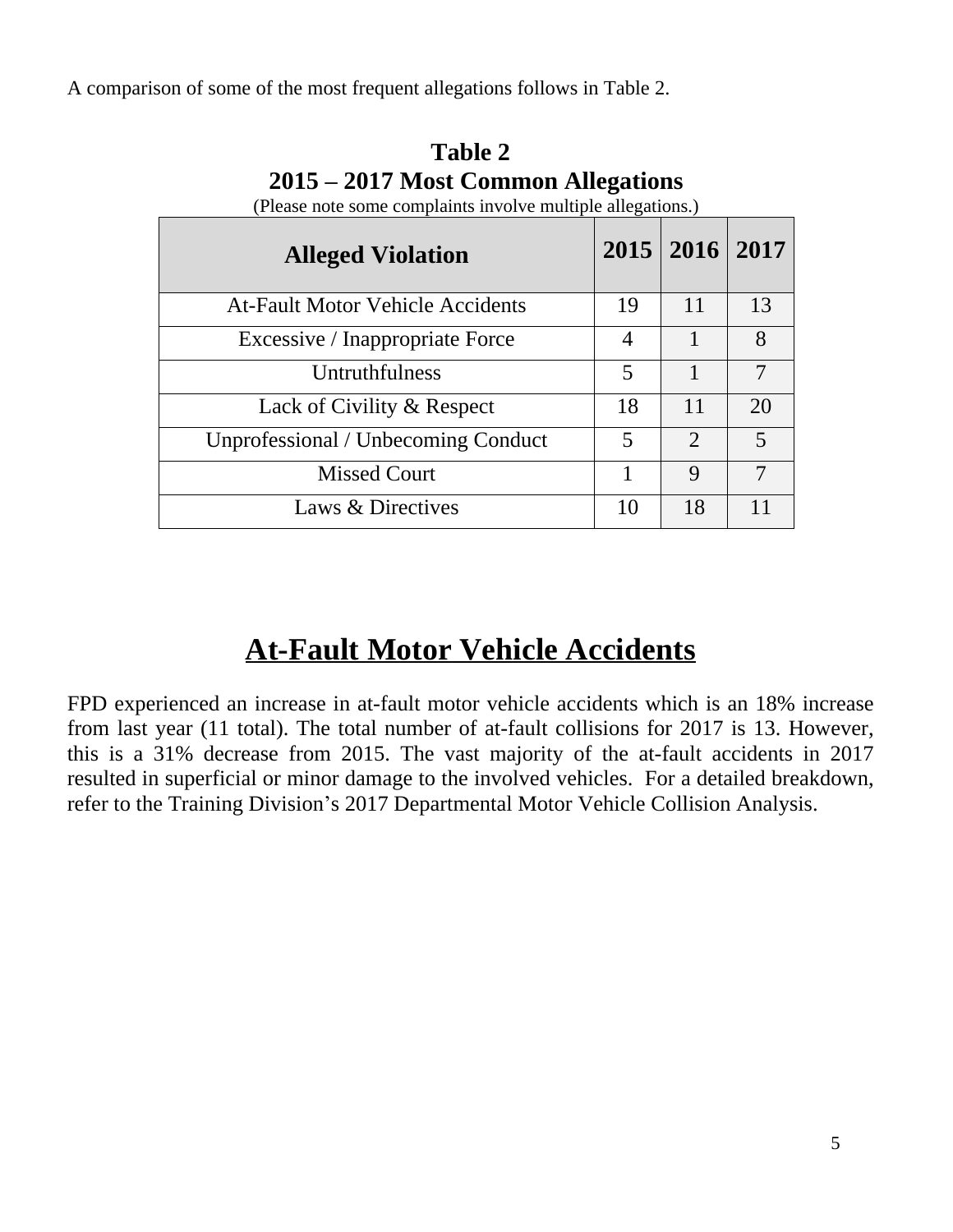#### **Excessive / Inappropriate Force**

FPD received 8 excessive force complaints in 2017. However, in one case, four officers were accused which is why the number appears so much larger than in years past. In the 4 other cases, a single officer was accused. In all cases, the results were either unfounded, or administratively closed. There were no sustained charges from excessive/inappropriate force complaints in 2017. See Graph 2.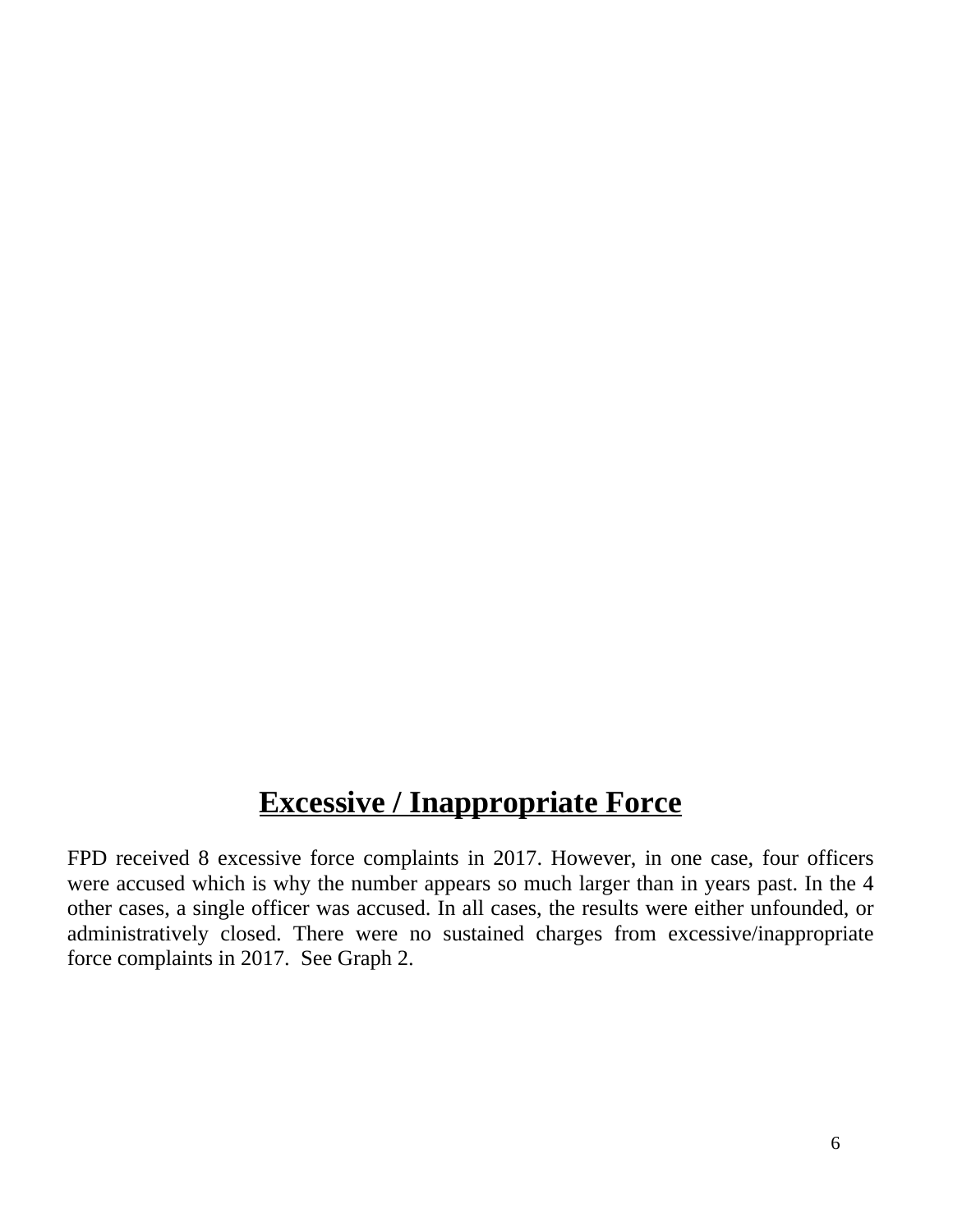#### **Untruthfulness**

There were 7 untruthfulness complaints in 2017 which is an increase from 1 in 2016. However, of the 7 complaints, only one was found sustained and as a result, the nonsworn employee resigned. One complaint was from a citizen who was stopped on a traffic stop who didn't believe they committed the alleged traffic violation. The other five complaints were from persons who stated what the officer wrote in their report did not happen. Those 6 complaints were unfounded. See graph 3.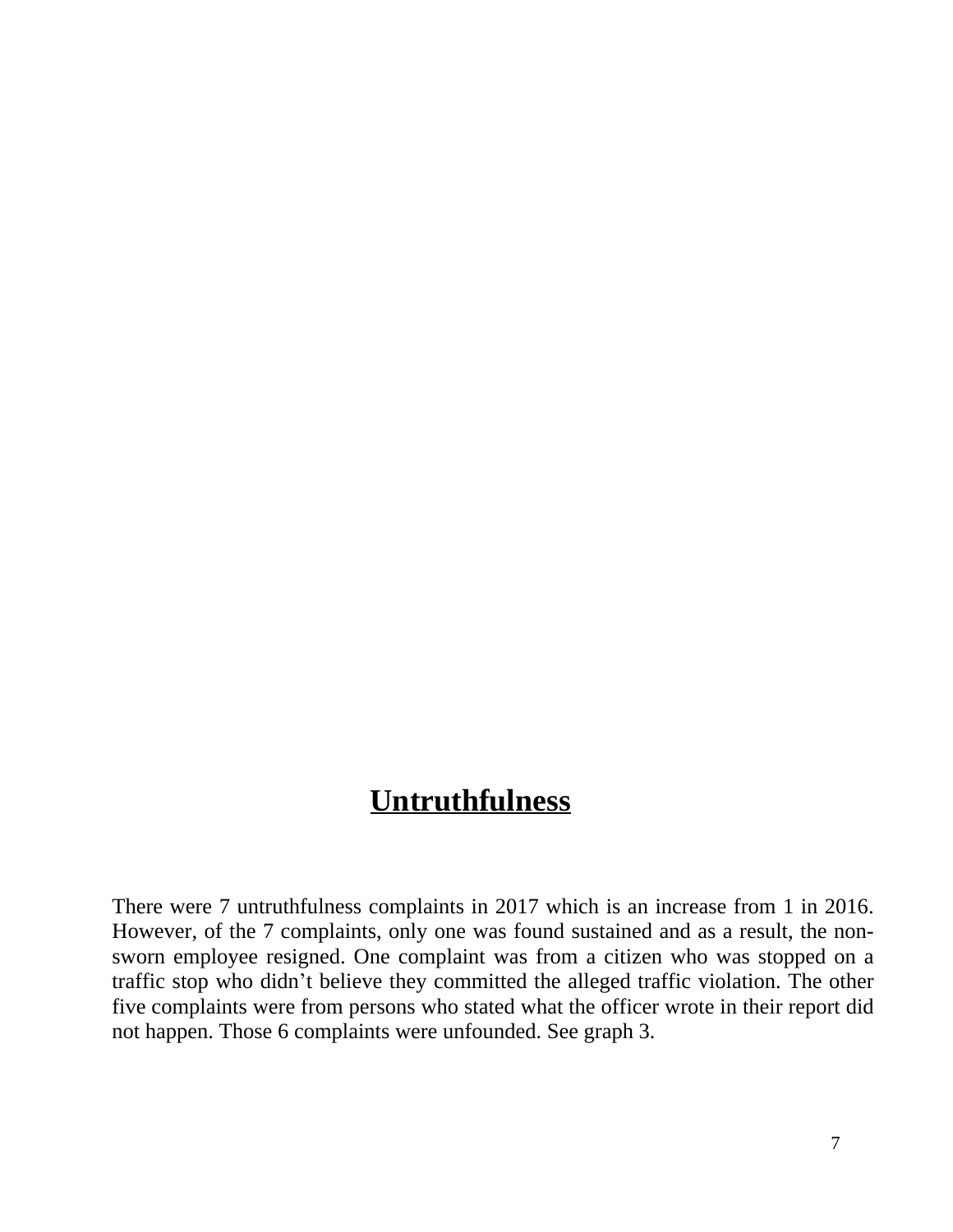#### **Lack of Civility and Respect / Unbecoming Conduct**

Complaints of lack of civility and unbecoming conduct sometimes go hand in hand. But "civility and respect" is generally applied to conduct when a complainant feels that an officer was terse, unfriendly, or rude. Sometimes, citizens allege incivility when the officer merely provides unwelcome information that the complainant disagrees with. Unbecoming conduct is generally an unacceptable behavior that, if true, has the potential to have a negative effect on the agency's reputation. Unbecoming conduct complaints have remained low over the past five years. For 2017, we had 20 allegations involving civility and respect which is higher than the 11 in 2016. Keep in mind the classification of lack of civility is up to the shift supervisor or PSD whom investigates the allegation. Depending on the situation, the classification may change to unbecoming conduct, laws and directives, etc. FPD had 5 unbecoming conduct allegations which is much lower than the 12.8 average. See Graphs 4 and 5.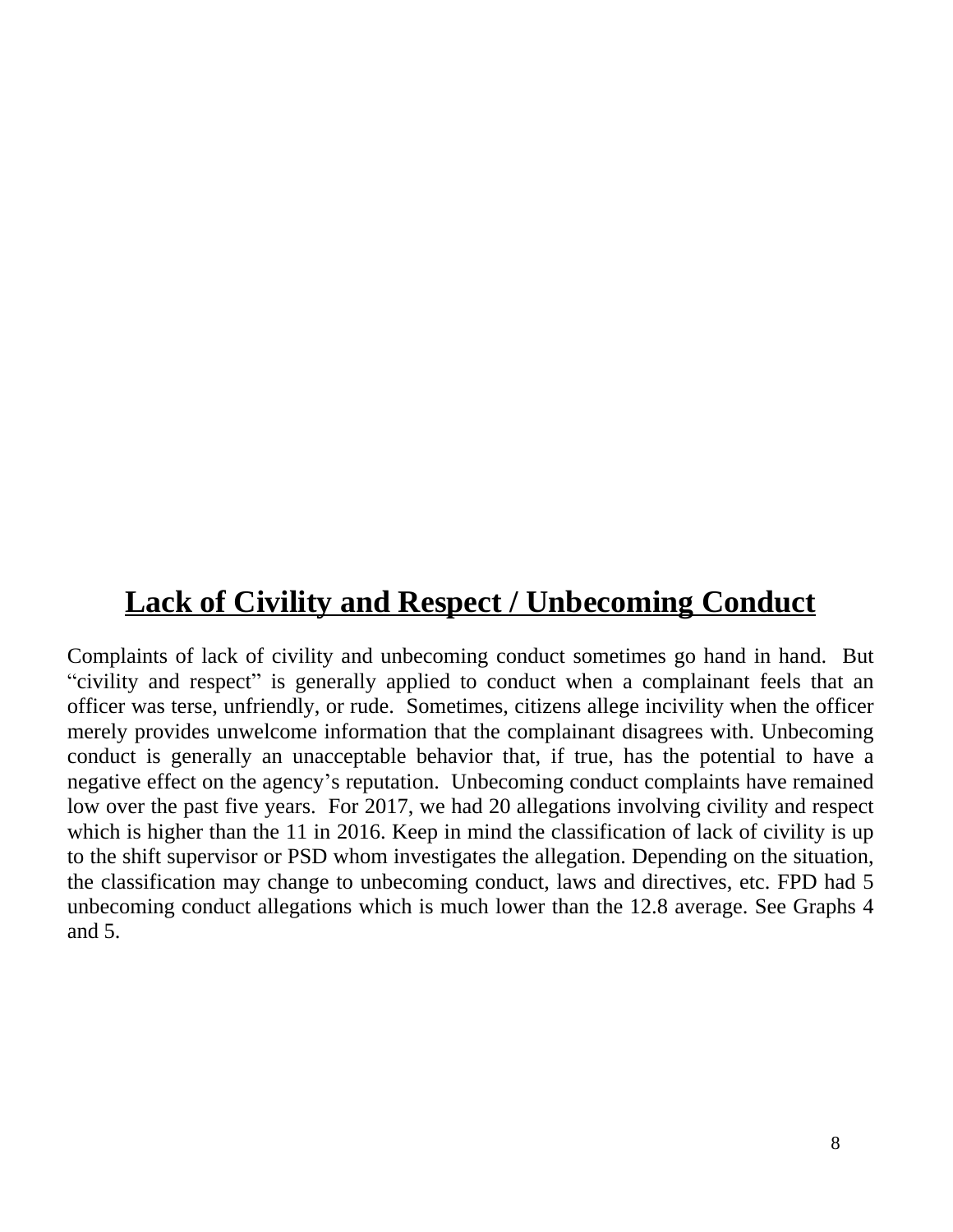### **Missed Court**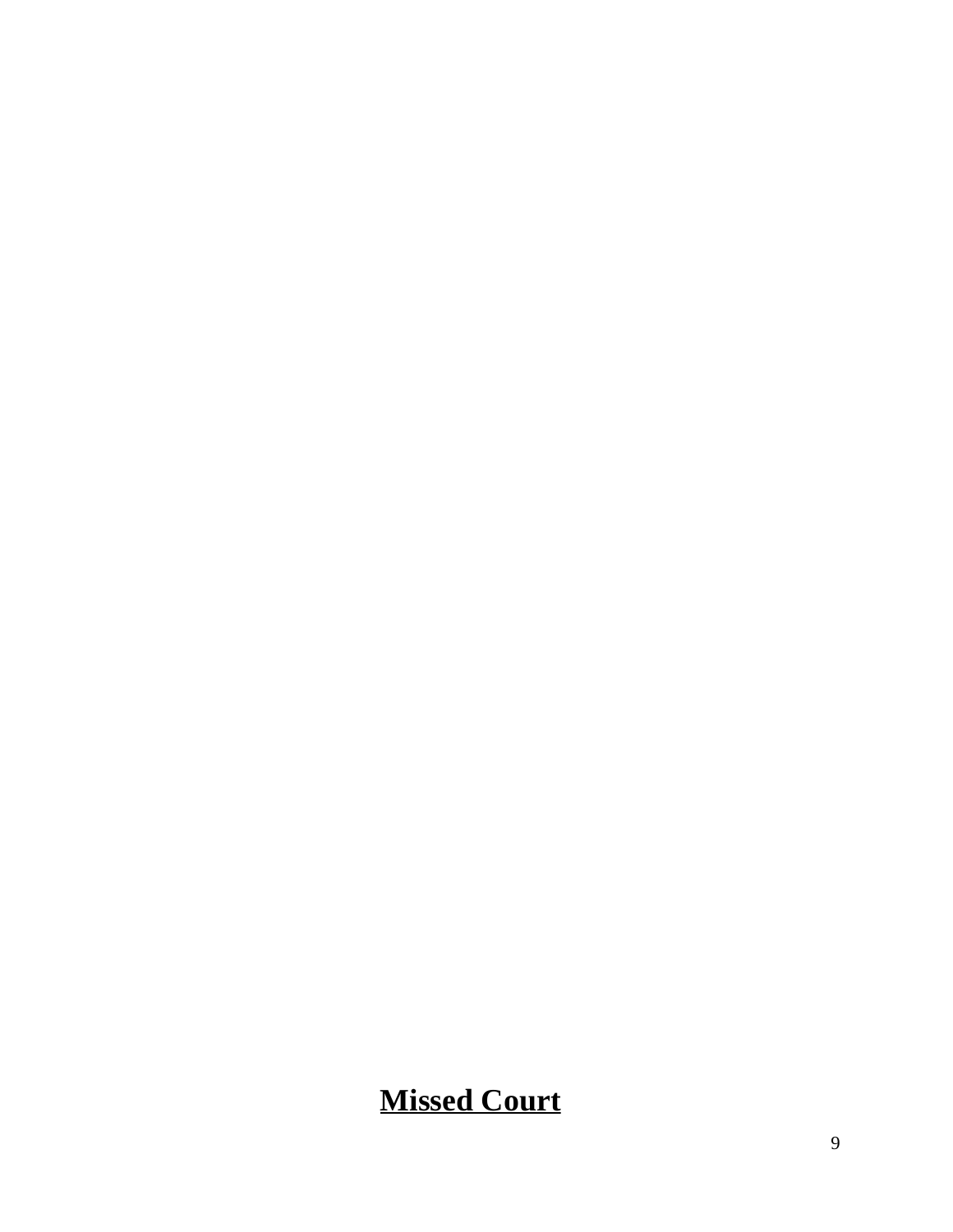In 2017, we received 7 missed court complaints, which is down from 9 in 2016. The department mandates officers attended both traffic and criminal court when they receive a subpoena. If an officer is to attend training, go on vacation, etc. on a day they are supposed to be in court, they are required to fill out a court continuance and have supervisory permission. If the officer fails to attend court without a proper justification, the court liaison notifies the officer's supervisor.

#### **Laws and Directives**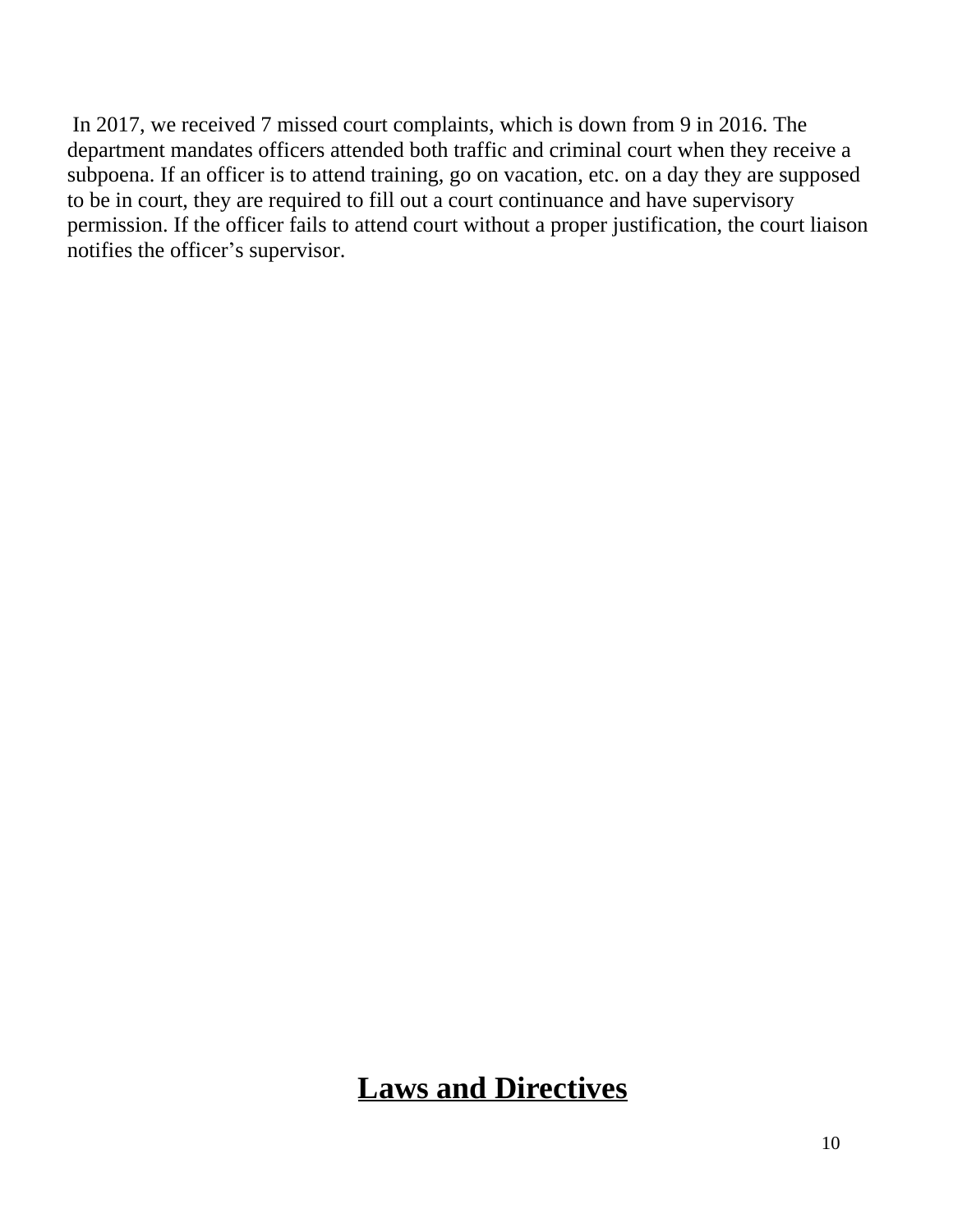An officer accused of a laws and directives violation may have been accused of a wide range of misconduct, such as a crime, civil offense, or traffic violation; disobeying an order; disregarding an assigned call for service from a dispatcher; or not reporting a potentially serious violation by another employee. In 2017 we received 11 complaints, down from 18 in 2016. As noted above, the decrease in laws and directives and increase in civility and respect could be a classification issue with only an increase in 2 for both categories combined for 2017. See Graph 7.

#### **Category 4 Complaint Findings**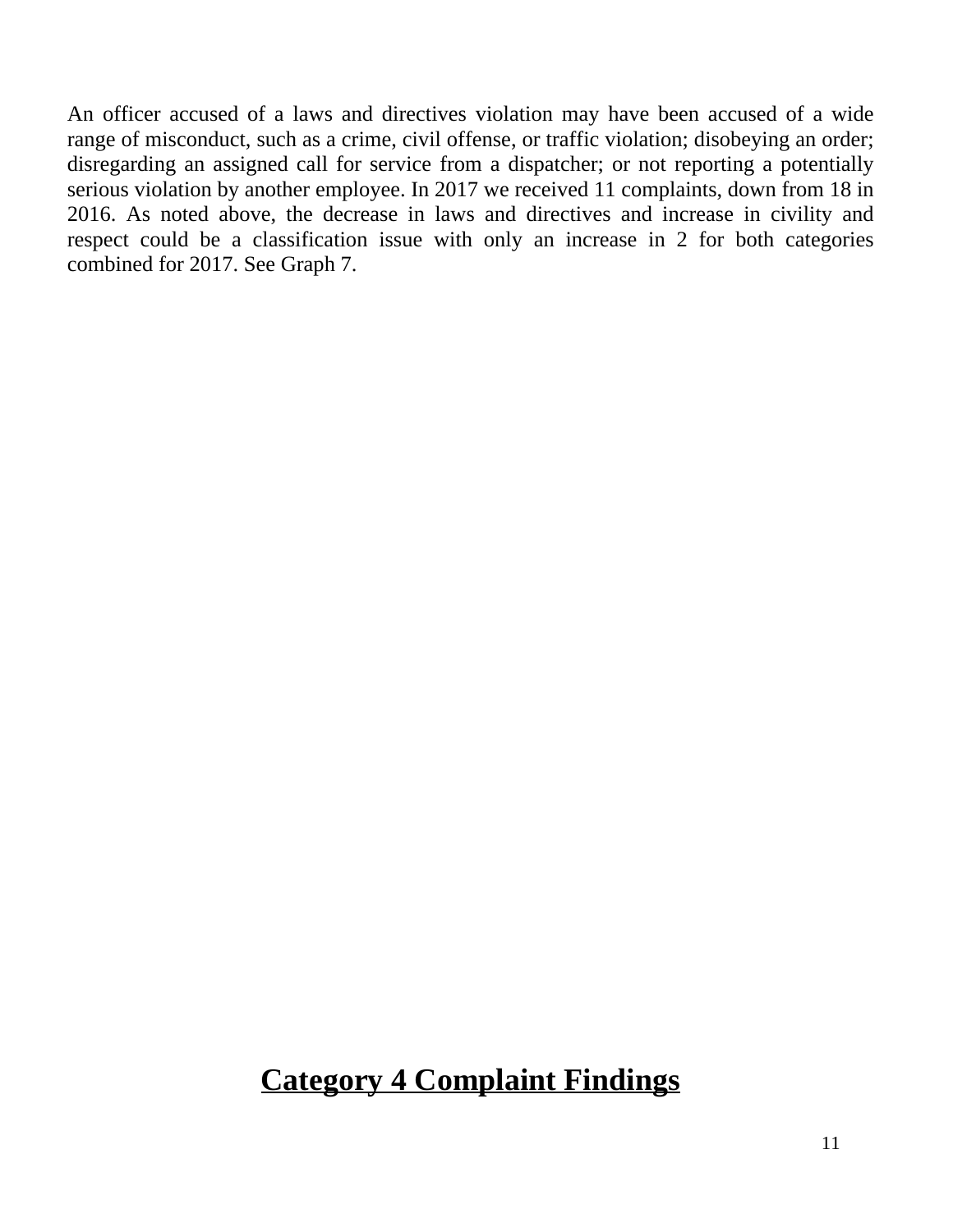The 11 Category 4 internal investigations in 2017 encompassed 12 alleged violations of Departmental rules. Of the 11 complaints, 4 of them were internally generated. The closed investigations have been closed with the following findings for their allegations (see Glossary, page 32):

> 3 (27%) of the allegations were "unfounded"; 3 (27%) of the allegations were "sustained"; 1 (9%) of the allegations was "not sustained"; 2 (18%) of the allegations were withdrawn by the complainants, and the investigations were "administratively closed." 0 of the allegations was "exonerated."

3 (27%) of the alleged violations were proven true. However, these were Civility and Respect allegations, and were lesser allegations included with the more serious allegations that prompted the category 4 classification. One case is still on-going and is set for a hearing board later this year. See Graph 18. The standard of proof in internal investigations and administrative hearings is a "preponderance of the evidence." This burden of proof is set by Title 3 of the Public Safety Article.

#### **Glossary**